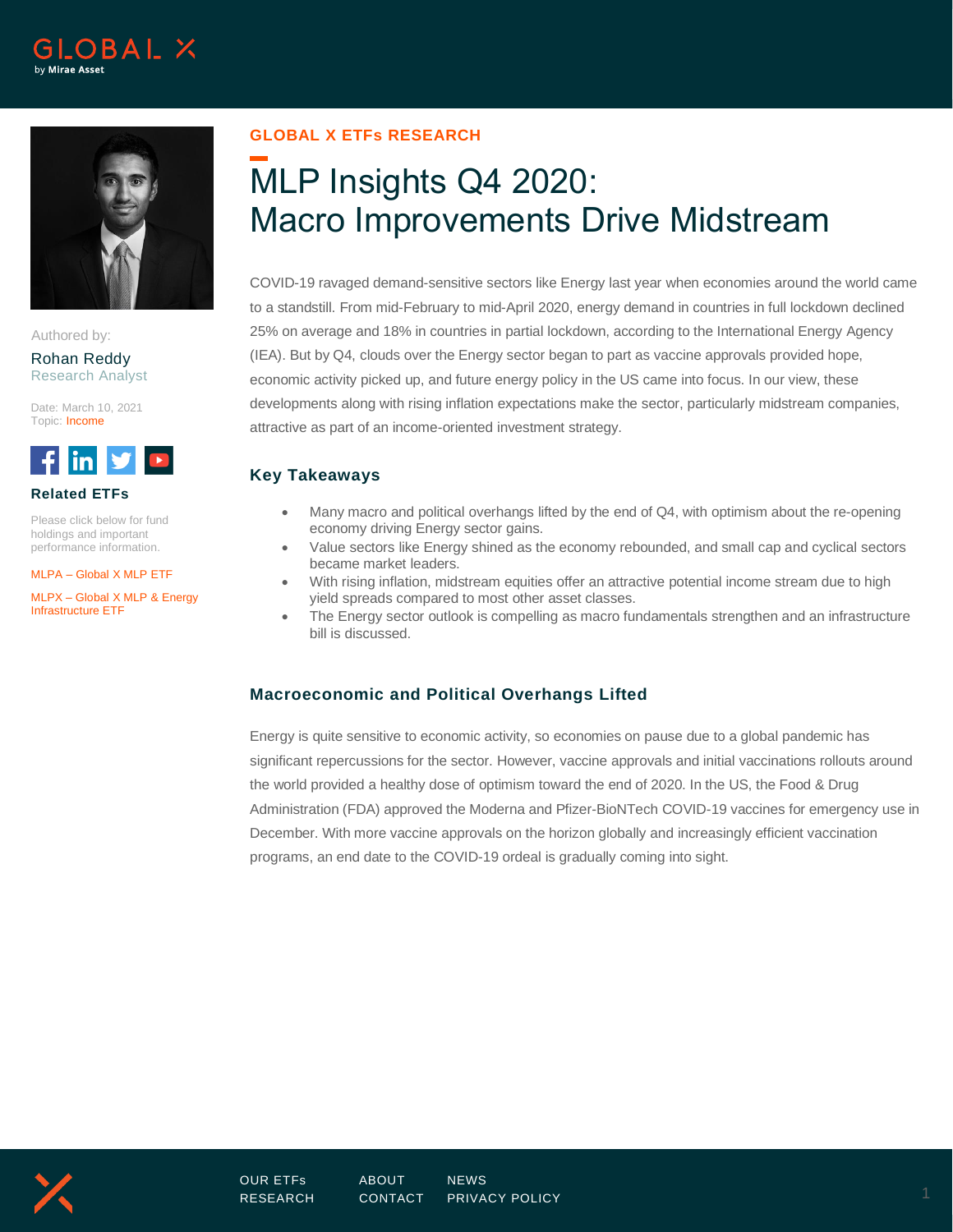

#### EXPECTED COVID-19 VACCINATION COVERAGE OF POPULATION IN SELECT **COUNTRIES, BY QUARTER IN 2021**

Source: WSJ, Goldman Sachs. Jan 31, 2021.



After a long period of malaise, oil prices increased from \$40 to \$49 in Q4 as global economic activity picked up with restrictions easing. The initial shock of the COVID-19 pandemic caused oil prices to crater, even turning negative for the first time ever in April. A slow recovery took prices to the \$40 range, where they middled along for months before starting to climb again mid-Q4.

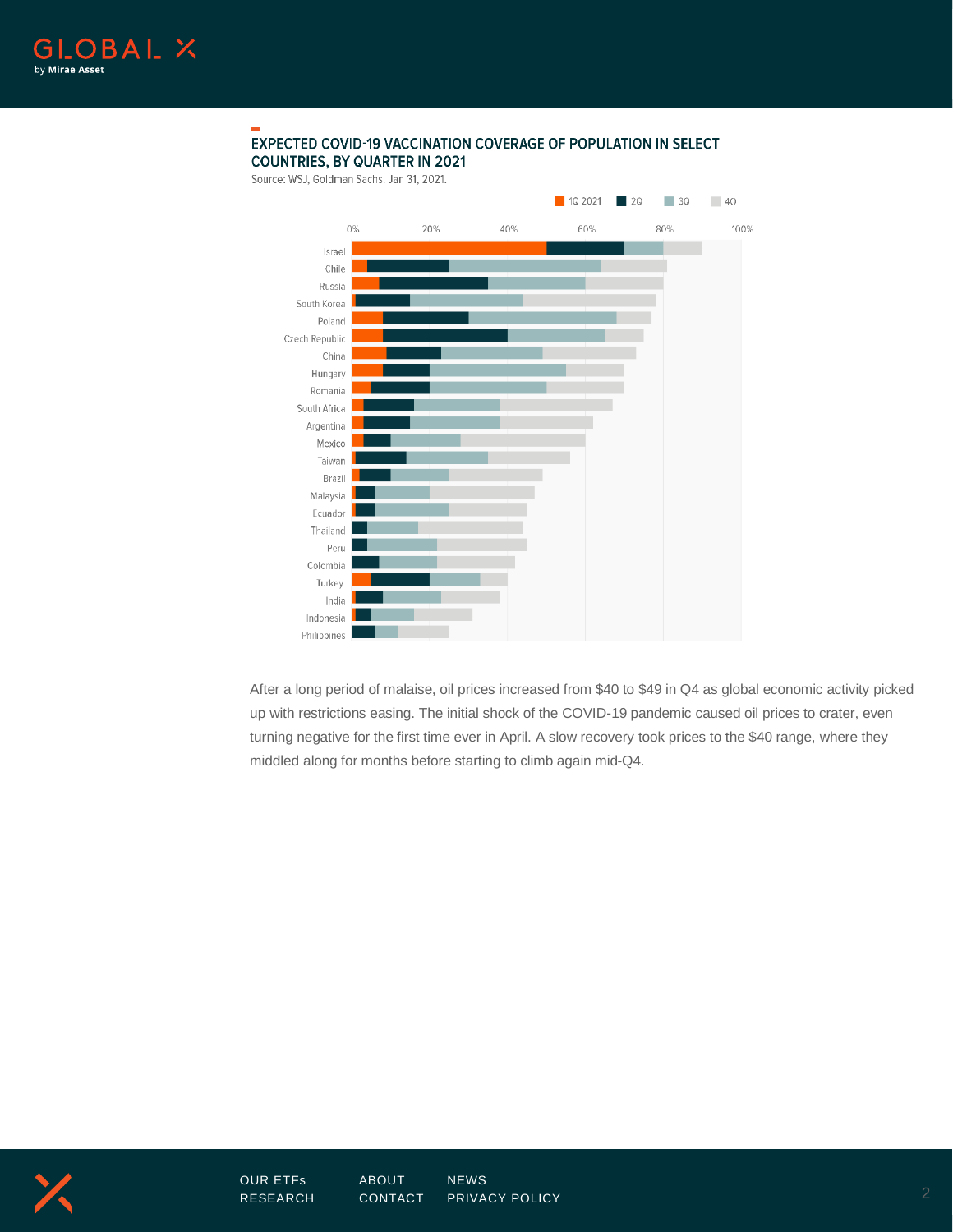

# **WTI OIL PRICES**

Source: Bloomberg. Data from 12/31/19 to 12/31/20.



Economic growth in the U[S and China,](https://www.globalxetfs.com/china-sector-report-q4-2020/) the world's largest economies, turned for the better in Q4, and growth expectations are continuing to rise. As a region, Asia handled the pandemic response particularly well and data there gradually returned to normalcy throughout the second half of the year. China's manufacturing data was a standout, with its Purchasing Managers' Index (PMI) increasing from 50.9 in June to 51.9 in December. That result helped China's GDP growth rise from 3.2% year-over-year in Q2 to 6.5% in Q4.1



## **CHINA GDP GROWTH (YoY)**

Source: National Bureau of Statistics, Bloomberg. Data from 12/31/19 to 12/31/20.

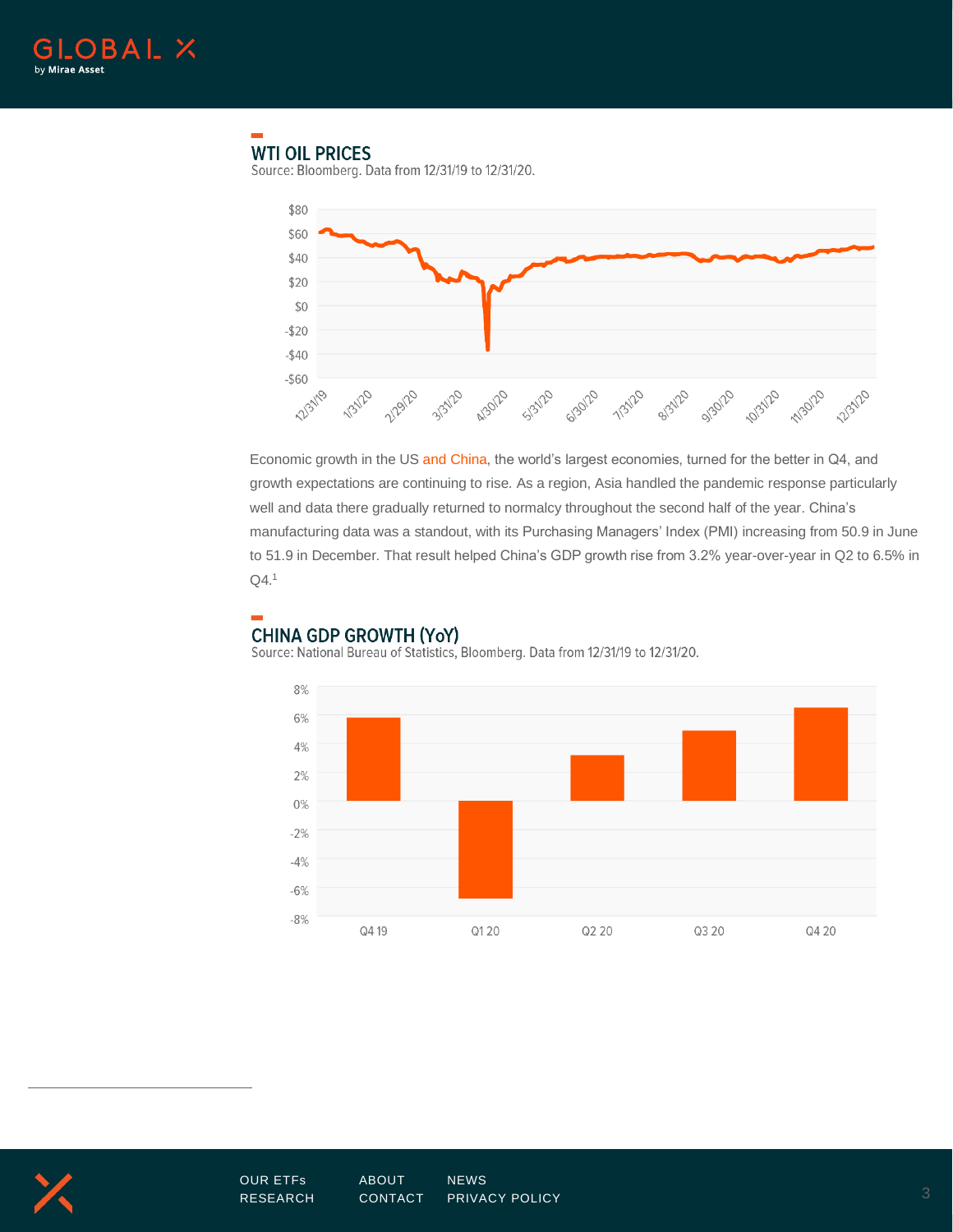

Like in China, the US's PMI increased from 52.2 in June to 60.5 in December. The December improvement helped drive the US' Q4 GDP growth to 4%, following abnormal readings of +33.4% in Q3 and -31.4% in Q2. With this result, the Congressional Budget Office estimates the US economy will grow 4.6% in 2021.<sup>2</sup>

The US election also provided much-needed clarity for the Energy sector. In the run-up to November 3, the market feared that a Democrat-controlled House, Senate, and White House could bring legislative risks to the traditional oil and gas industry. But the risks are more centralized, reflective of a society that increasingly favors a coordinated approach to cleaner energy sources. President Biden's energy agenda focuses on putting a lid on widespread Energy sector growth, rather than trying to systematically eliminate the sector's presence in the economy.

For example, as promised during the campaign, Biden halted new oil and gas leases on federal lands, but he still allowed existing leases on federal land to continue. This move may limit downside to specific companies and geographies with at-risk assets, rather than impact the broader industry. For context, 22% of total oil production and 12% of total natural gas production in the US is on federal lands.<sup>3</sup> The states most affected by these measures are New Mexico and Wyoming, as they have the most federal acres under lease. 4

## NEW MEXICO & WYOMING SHARE OF FEDERAL OIL AND GAS PRODUCTION



Source: Institute for Energy Research. Data from 2018.

#### **Q4 Performance: Value Sectors Shine As Demand Rebounds**

In response to Q4's positive news flow, growth-oriented sectors like Technology took a backseat to value sectors like Energy. In another sign of cyclical strength, small caps vastly outperformed the broader market

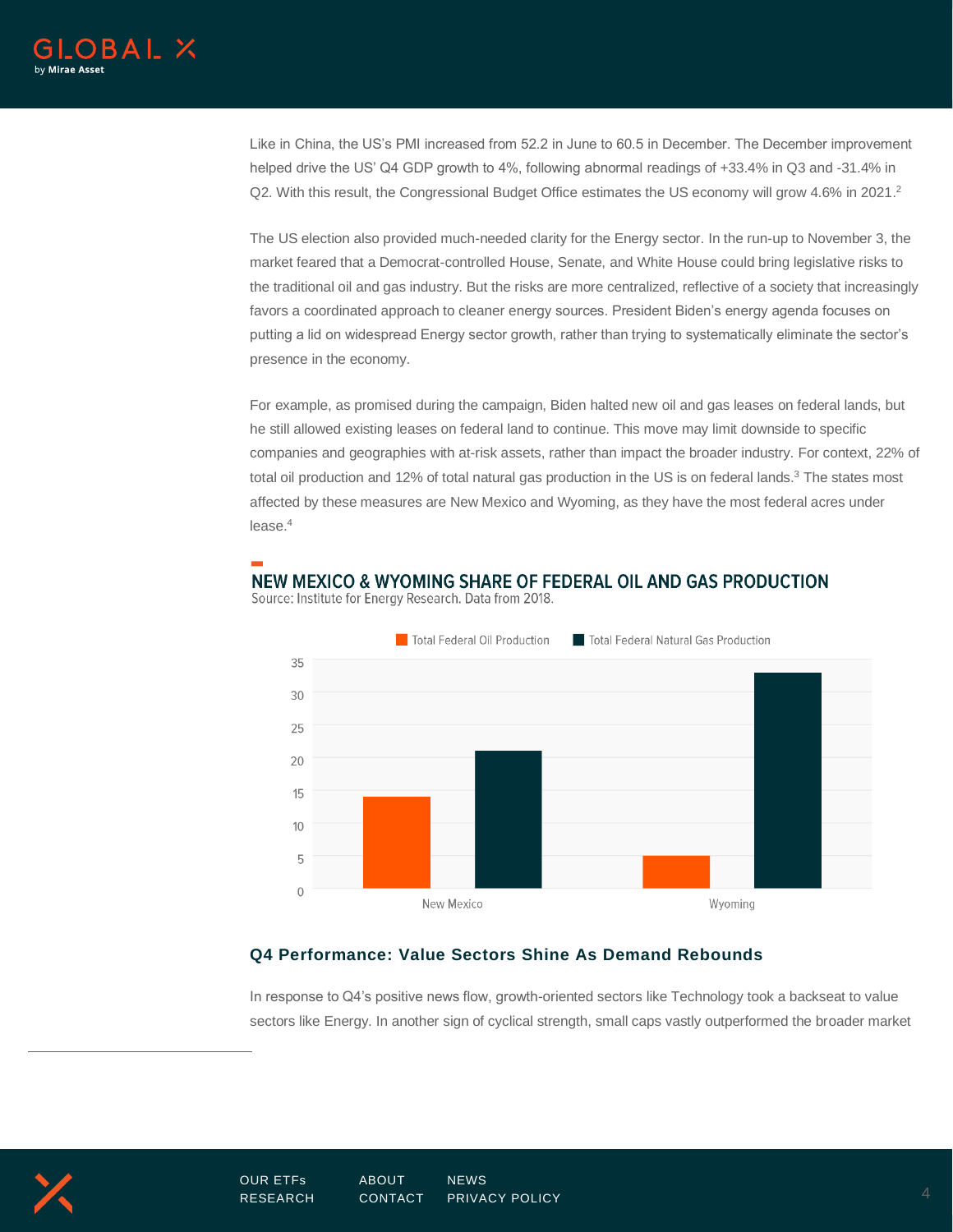

and high growth indexes. The Russell 2000 returned 31.36% versus just 13.09% for the Nasdaq 100 and 12.14% for the S&P 500 during the quarter. <sup>5</sup> The Energy sector rallied 27.76% in this time frame and midstream MLPs returned 25.51%.<sup>6</sup> A resurgence of value and small caps often is a sign the market believes economic conditions are improving. The domestic economy is often strong in these periods, meaning services sector demand and the consumer are operating at higher than average levels. This signals greater demand for energy consumption.

# **Q4 2020 SECTOR PERFORMANCE**

Source: Bloomberg. Data based on GICS Level 1 sectors. Data from 9/30/20 to 12/31/20.



Initially, the shock of COVID-19's spread led to black swan-like fears in the energy market. Financing conditions proved challenging. A bond yield blowout in the sector made credit issuance extremely challenging, and a longer-term shift away from equity issuance left energy companies in an uncertain position. But two factors kept the sector afloat.

First, the Federal Reserve stabilized the credit markets. The Fed slashing interest rates to zero gave energy debt investors a lower yield spread. Second, the market came to believe that it overestimated credit riskiness in the energy patch. High yield credit markets rallied after the initial yield blowout when it was clear energy demand wouldn't be entirely shut down and OPEC+ support - via production cuts - would be extended for months to come. Fed actions and the government's emergency stimulus measures also helped to assuage fears and reset energy asset prices when the economy began laying the normalization groundwork in Q4.

. .

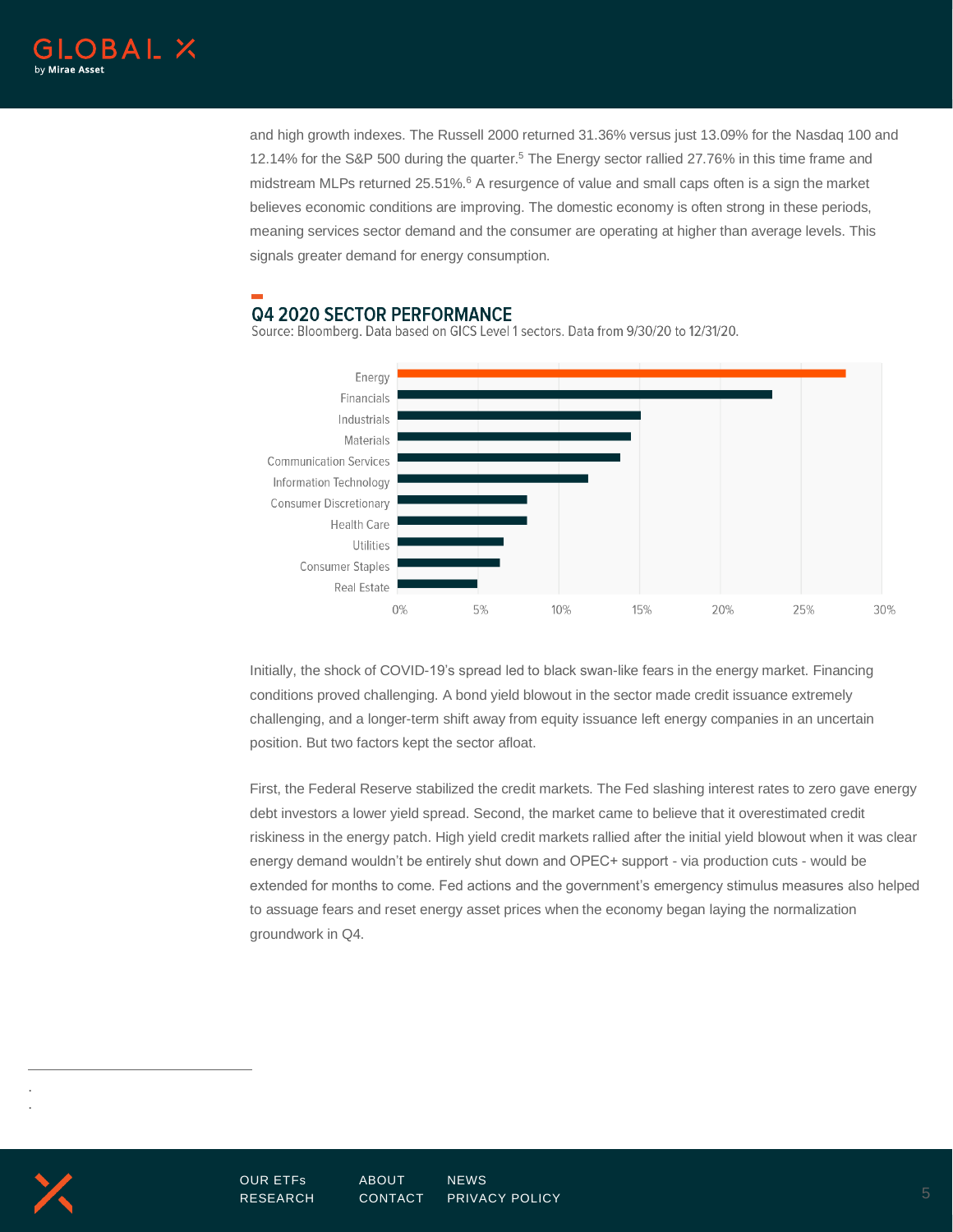

# **ENERGY OPTION ADJUSTED SPREADS (BASIS POINTS)**

Source: Bloomberg. Data from 12/31/19 to 12/31/20. High Yield OAS measured by spreads in the USD High Yield Energy Sector. Investment Grade OAS measured by spreads in the USD Investment Grade Energy Sector. USD HY Energy OAS: Option Adjusted Spread (weighted by market value) of the US Dollar High Yield Energy sector. USD IG OAS: Option Adjusted Spread (weighted by market value) of the US Dollar Investment Grade Energy sector.



Energy also benefitted from some clarity on midstream contracts in Q4 as bankruptcies were settled. Bankruptcies spiked after the oil price collapse last March, but the pace slowed considerably throughout 2020 as fundamentals improved. Midstream companies have a vested interest in recovering as much as they can from Exploration & Production (E&P)'s during the bankruptcy process. Bankruptcy court is fraught with uncertainty, but these settlements indicate distressed upstream E&Ps are willing to work with their midstream counterparts in this environment.

- Extraction Oil & Gas, which declared bankruptcy last year, settled with Elevation Midstream to provide the firm with approximately 60% of what it claimed it was owed.<sup>7</sup>
- Extraction entered a new supply agreement with NGL Energy Partners (NGL), retaining Extraction's crude volumes on NGL's Grand Mesa Pipeline.<sup>8</sup>
- Chesapeake Energy settled with Williams Cos (WMB) for \$112 million and WMB entered into a new gas supply commitment with Chesapeake.

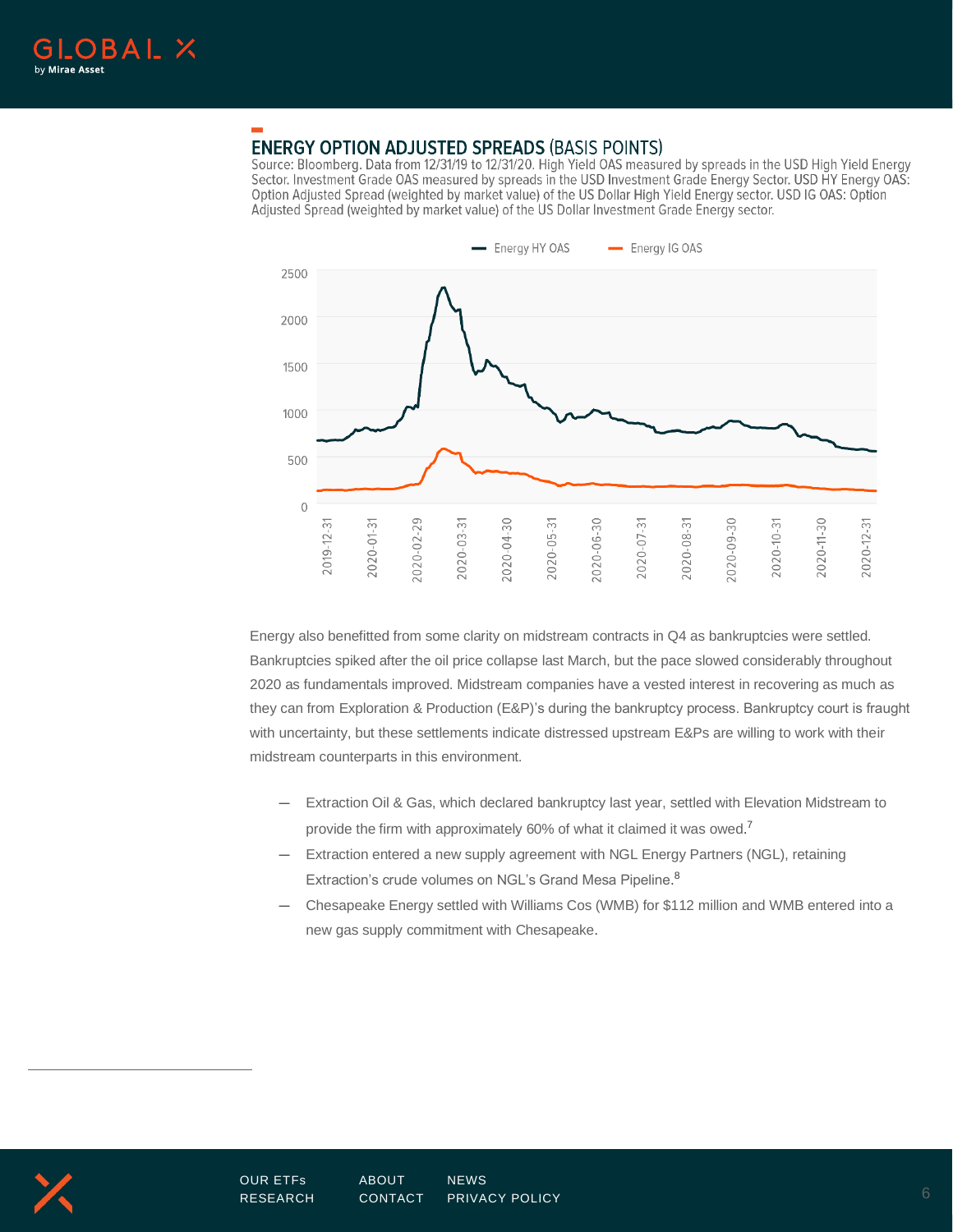

# **2020 NORTH AMERICA E&P BANKRUPTCIES**

Source: Haynes and Boone. "Haynes and Boone Oil Patch Bankruptcy Monitor." December 31, 2020.



### **With Rising Inflation, Midstream Equities Become A Key Potential Income Strategy**

In Q4, the 10-year US breakeven rate, a measure of inflation, rose from 1.63% to 1.99% and oil prices went from \$40 to \$49. In the 10-year period through 2020, the 10-year breakeven rate had a 55% correlation to monthly oil prices in the US.<sup>9</sup> It's not necessarily a 1-to-1 move, but higher oil prices are typically associated with inflation. Oil's rise in Q4 could be a directional indicator of inflation to come. For more thoughts on the inflation outlook, see our lates[t Income Monitor.](https://www.globalxetfs.com/income-monitor-q4-2020-time-to-prepare-for-inflation/)

Inflation historically pushes up bond yields, but often the rise is only in nominal terms, as real yields, which account for inflation, remain relatively flat. To maintain high real yields, investors may want to consider asset classes with high yield spreads to US treasuries. Currently, yield spreads on midstream are some of the most attractive in the market, finishing the year at 8.13%.<sup>10</sup> At the same time, there were no distribution cuts to major midstream companies in Q4 and coverage ratios for distributions ar[e strong](https://www.globalxetfs.com/mlp-insights-q3-2020/) at 2.2x on average for the Q4 period, indicating that the high yields appear sustainable.<sup>11</sup> Further, midstream entities have established certain contractual escalators on tariff rates to mitigate the cash flow risks associated with higher interest rates. After the multi-year transition to the self-funding model, many midstream companies paid down debt and reduced leverage ratios to the 4.5x range in an effort to limit refinancing risks. In addition, FERC regulated pipeline tariff rates are tied to the Producer Price Index for oil pipelines, so pipelines can pass through inflation to customers.



[OUR ETFs](https://www.globalxetfs.com/) [ABOUT](https://www.globalxetfs.com/about/) [NEWS](https://www.globalxetfs.com/news/) [RESEARCH](https://www.globalxetfs.com/research/) [CONTACT](https://www.globalxetfs.com/contact/) [PRIVACY POLICY](https://www.globalxetfs.com/privacy/) 7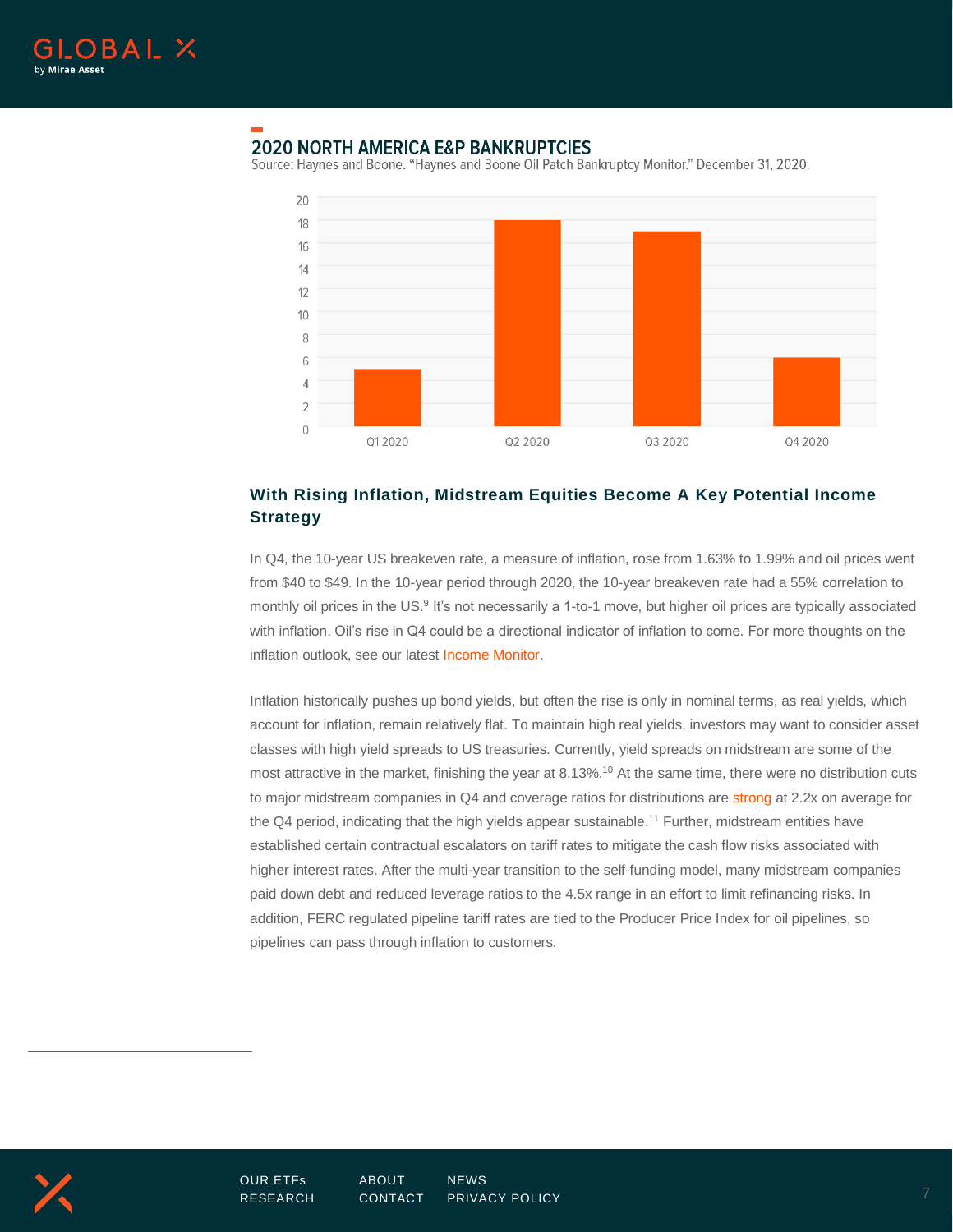

#### MIDSTREAM & MLP YIELDS COMPARED TO OTHER ASSET CLASSES

Source: Bloomberg. Data as of 12/31/20. Asset class representations are as follows, MLPs, Solactive MLP Infrastructure Index; MLPs & C-Corps, Solactive MLP & Energy Infrastructure Index; High Yield Bonds, Bloomberg Barclays US Corporate High Yield Bond Index: Fixed Rate Preferreds, ICE BofA Diversified Core U.S. Preferred Securities Index represented by yield to worst; REITs, FTSE NAREIT All Equity REITs Index; Emerging Market Bonds, Bloomberg Barclays Emerging Markets Hard Currency Aggregate Index; Investment Grade Bonds, Bloomberg Barclays US Corporate Bond Index; Equities, S&P 500 Index represented by 12-month dividend yield; 10 Year Treasuries represented by Constant Maturity Rate.



## **Energy Outlook Compelling with Improving Fundamentals, Infrastructure a Priority**

COVID-19 wreaked havoc on energy production in the US last year. Oil production peaked at 13 million barrels per day (mbpd) last March and then began its slide to a low of 9.7 in August. But production stabilized in the 11 mbpd range towards the end of 2020 and appears set to trend higher as an increasingly vaccinated economy ramps back up. How to get that production from Point A to Point B is part of a broader strategic prioritization by federal and even state governments, most visibly through a potential infrastructure bill at the federal level. Investors looking to capitalize on energy infrastructure opportunities may see government focus as a point of interest. The recent cold weather crisis in Texas and middle America showed that the case for, and discussions about, improved energy infrastructure isn't going away anytime soon. The latest Infrastructure Report Card from the American Society of Civil Engineers gave the US a Cgrade.<sup>12</sup>

Higher-yielding income assets like midstream equities may look more attractive to investors in 2021 with rate expectations increasing. Midstream's 8.13% yield spread to the 10-year treasury is well above other income-oriented asset classes like REITs & Utilities, at 3.95% and 2.52%. <sup>13</sup> Midstream's income profile is an upgrade too. MLPs for example often [distribute Return of Capital \(ROC\),](https://www.globalxetfs.com/content/files/MLP-Tax-Primer-2018.pdf) potentially providing greater after-tax income. For investors concerned about idiosyncratic risks in midstream, eschewing active management for a broad-based passive offering like th[e Global X MLP & Energy Infrastructure ETF \(MLPX\)](https://www.globalxetfs.com/funds/mlpx/)

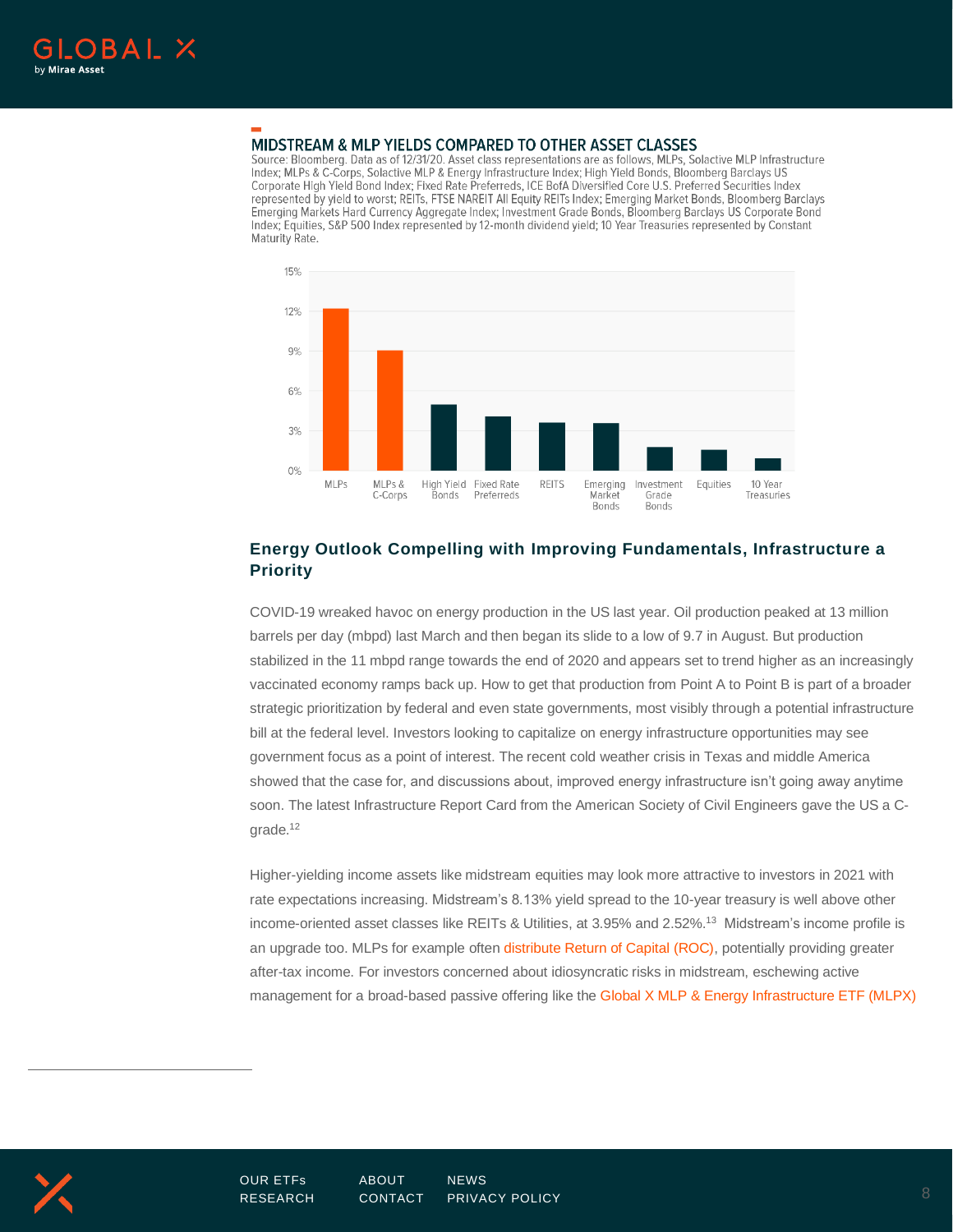

could be an efficient and low-cost way to gain exposure to a space well-positioned for a re-opening

economy.

- National Bureau of Statistics of China, Bloomberg.
- 2. Bureau of Economic Analysis, Congressional Budget Office. Growth forecast as of 2/1/21.
- 3. American Petroleum Institute. "Americans are Big Winners with Natural Gas and Oil Development." 12/9/20.
- Institute for Energy Research. Data from 2018.
- 5. Bloomberg. Data from 9/30/20 to 12/31/20. Total return numbers.
- 6. Bloomberg. Midstream represented by Solactive MLP & Energy Infrastructure Index.
- 7. S&P Global. 12/18/20. "Extraction Settles with Some Midstream Firms; others fight Chapter 11 Exit Plan."
- 8. NGL Energy Partners. 12/21/20. "NGL Energy Partners LP / Grand Mesa Pipeline Announce Settlement with Extraction Oil and Gas, Inc."
- Bloomberg. Data measured on monthly correlations.
- 10. Bloomberg. Data as of 12/31/20 and midstream represented by Solactive MLP & Energy Infrastructure Index.
- 11. As measured by the Solactive MLP & Energy Infrastructure Index, company filings, Global X Research.
- 12. American Society of Civil Engineers, "Infrastructure Report Card," 3/3/21.
- 13. Midstream represented by Solactive MLP & Energy Infrastructure Index, REITs represented by FTSE NAREIT All Equity REITs Index, and Utilities represented by S&P 500 Utilities Sector GICS Level 1 Index. Data as of 12/31/20.

#### DEFINITIONS

**Solactive MLP Infrastructure Index:** The Solactive MLP Infrastructure Index is intended to give investors a means of tracking the performance of the energy infrastructure MLP asset class in the United States. The index is composed of Midstream MLPs engaged in the transportation, storage, and processing of natural resources.

**Solactive MLP & Energy Infrastructure Index:** The Solactive MLP & Energy Infrastructure Index tracks the performance of MLPs and energy infrastructure corporations.

**Bloomberg Barclays US Corporate High Yield Total Return Index:** The Bloomberg Barclays US Corporate High Yield Bond Index measures the USD-denominated, high yield, fixed-rate corporate bond market. Securities are classified as high yield if the middle rating of Moody's, Fitch and S&P is Ba1/BB+/BB+ or below. Bonds from issuers with an emerging markets country of risk, based on Barclays EM country definition, are excluded

**ICE BofA Diversified Core U.S. Preferred Securities Index***:* The index tracks preferred securities such as floating, variable and fixed-rate preferreds, cumulative and noncumulative preferreds, and trust preferreds in the United States.

**FTSE NAREIT All Equity REITs Index:** A free float adjusted market capitalization weighted index that includes all tax qualified equity REITs listed in the NYSE, AMEX, and NASDAQ National Market.

**Bloomberg Barclays Emerging Markets Hard Currency Aggregate Index:** A flagship hard currency Emerging Markets debt benchmark that includes USD – denominated debt from sovereign, quasi-sovereign, and corporate EM issuers.

**S&P 500 Index:** S&P 500 Index tracks the performance of 500 leading U.S. stocks and captures approximately 80% coverage of available U.S. market capitalization. It is widely regarded as the best single gauge of large-cap U.S. equities

**Bloomberg Barclays US Corporate Bond Index***:* Measures the investment grade, fixed-rate, taxable corporate bond market. It includes USD denominated securities publicly issued by US and non-US industrial, utility and financial issuers.